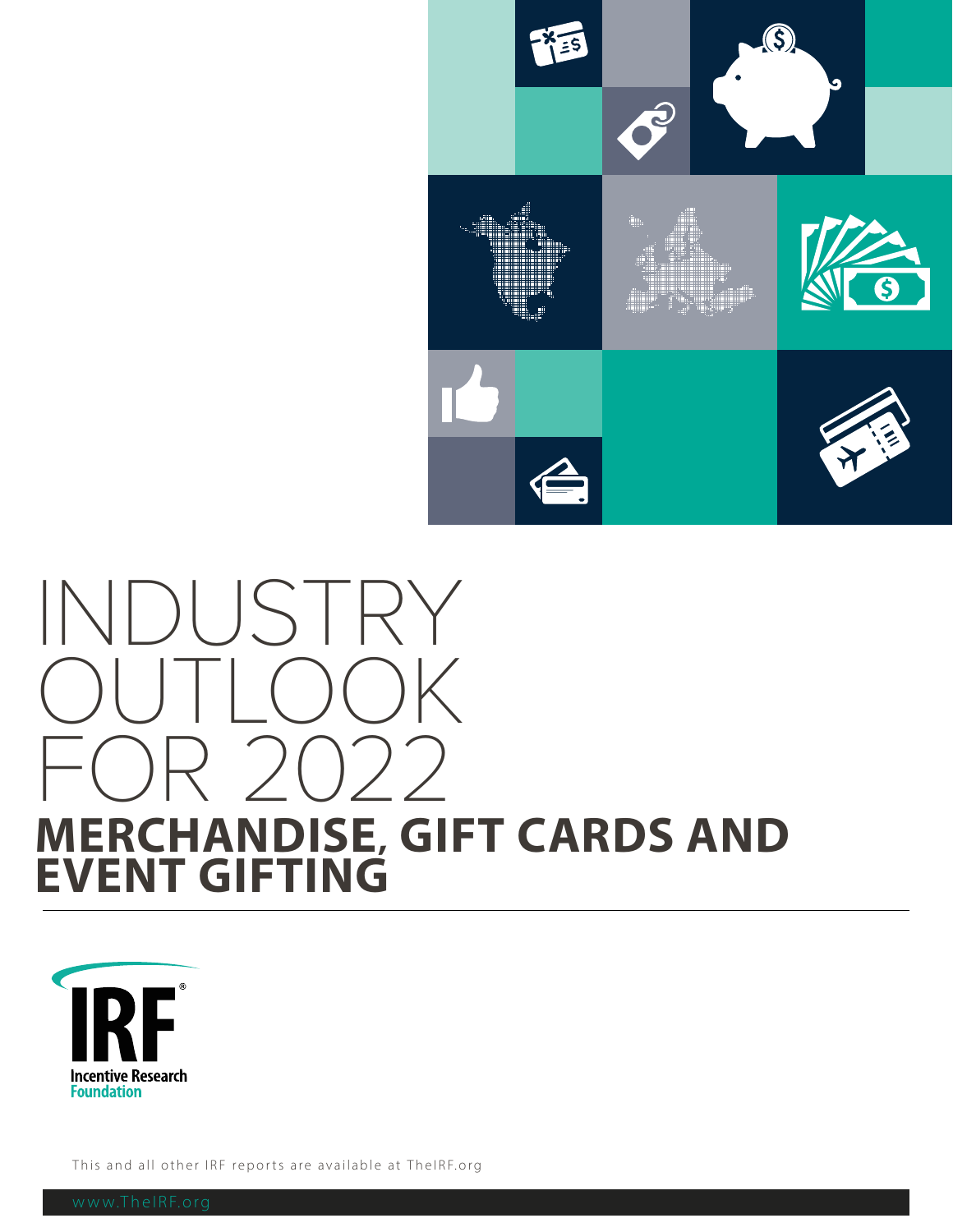

# **Industry Outlook for 2022: Merchandise, Gift Cards and Event Gifting**

#### *Mixed News in IRF Outlook Study, Many Reasons for Optimism in 2022*

While there are quite a few encouraging signs for the incentives industry in 2022, there is a lingering pessimism among some that may be the result of unfulfilled expectations in 2021. According to several key metrics, the outlook is optimistic. In both North America and Europe, 78% of respondents reported that they expect their company to have strong financial performance in 2022. This optimism is tempered by the effects of a challenging 2021, including a very large increase in cancellations of merchandise and gift card programs.

For the first time ever, this IRF signature study was expanded include European participants. The IRF conducted an online survey of incentives industry professionals in late September through early October 2021. The sample included 481 participants, with 275 coming from North America and 206 originating from Europe. Of those, 175 North American respondents and 200 European respondents were recruited from an online panel provider. The remaining sample was collected from various incentive networks on a volunteer basis. The study included respondents from three different groups:

- **Corporate clients** who use merchandise and/or gift cards to engage, thank, or recognize employees, partners, customers, and attendees
- **Third party incentive agencies** that provide merchandise/gift cards to support client programs
- **Suppliers** of merchandise/gift cards to corporate and third-party buyers

The 2021 sample group had a much higher percentage of corporate clients (60%) than the previous wave (39%). There was also much less representation of suppliers (9%) compared to 24% in the previous wave. The number of suppliers in the study was too small to break this group out separately, although their responses were tallied within the totals.

#### *The North American and European samples were very well matched from a group composition standpoint.*

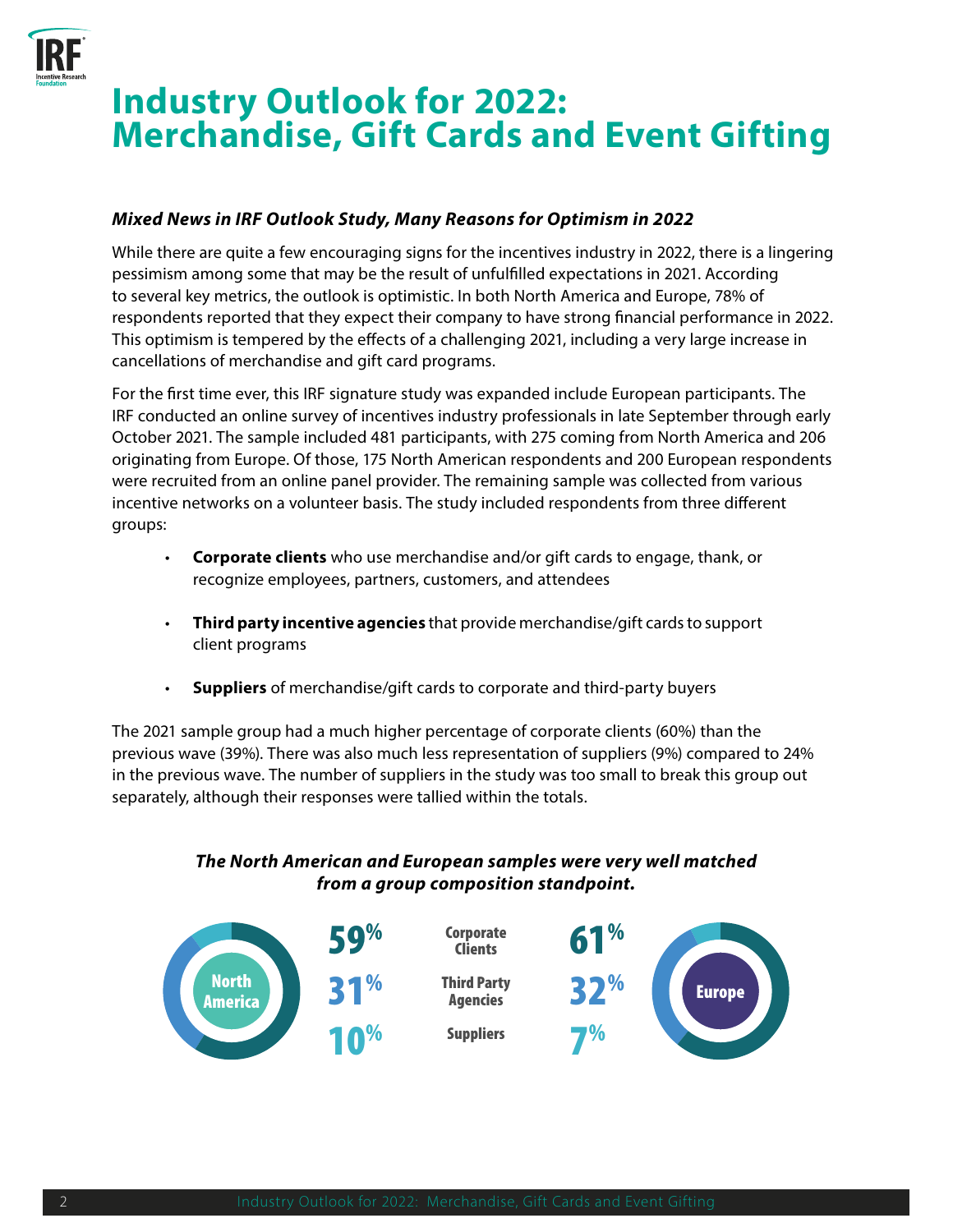

#### **European Country Breakdown**

There was an even spread in the countries of origin for the European respondents.



#### **Overall Outlook**

For both North American and European respondents, 78% agree or strongly agree that they expect their company to have a strong financial performance next year. This represents a significant rebound from the previous year where only 64% of North Americans foresaw a strong financial performance from their companies in 2021. Two-thirds (63%) of North Americans believe the U.S. economic outlook is strong for 2022, compared to only 50% who felt similarly going into 2021.

This economic optimism exists even though there was a very large increase in merchandise and gift card program cancellations in 2021. The percentage of cancellations rose from 29% in 2020 to 44% in 2021. The percentage cancelling programs in Europe this past year was even higher than North America, with 66% of Europeans reporting cancelled programs. There is some speculation that respondents may have also considered cancelled travel programs, even though the question specifically referenced cancelled gift card and merchandise programs.

A confusing statistic in this study is that even though North Americans expressed a high degree of positivity regarding both their own company's financial outlook as well as the economy as a whole, far less optimism was expressed in response to a separate question about how the economy will impact non-cash reward planning and execution. In fact, the net score of positive vs. negative responses was -4% for third party providers. While corporate clients were higher with a net positive score of +25%, it was difficult to understand the negativity, unless the respondents had in mind the instability regarding COVID-19. Optimism was stronger last year, presuming that people may have expected to turn the page on the pandemic, only to find it still reared its head to impact incentive programs in 2021. Optimism was much stronger in Europe, with a +40% positive net score, which is like the highest peaks previously observed in North America.

One finding that is important due to its non-movement is optimism toward the regulatory environment which did not change for North Americans since last year (22% in 2020; 20% in 2021) despite the transition in the political situation to a party usually more favorable toward stricter regulations. In this case, however, any political transitions have been inconsequential on the regulatory environment.

There were other interesting data points around considerations for non-cash program design. The net importance of public perceptions jumped for North America (44% to 73%) and was even higher for Europe (81%). The only time public perceptions influenced program design to this extent was in 2008, during the Great Recession. However, instead of fearing the court of public opinion, the reason public perceptions may be so important is that employers are trying desperately to attract talent, and having strong reward and recognition programs certainly help in this regard. There was also a sharp increase in the percentage of North Americans taking into consideration competitor programs (39% to 67%). This marks the highest percentage considering competitor programs in their own program design since the study began in 2008.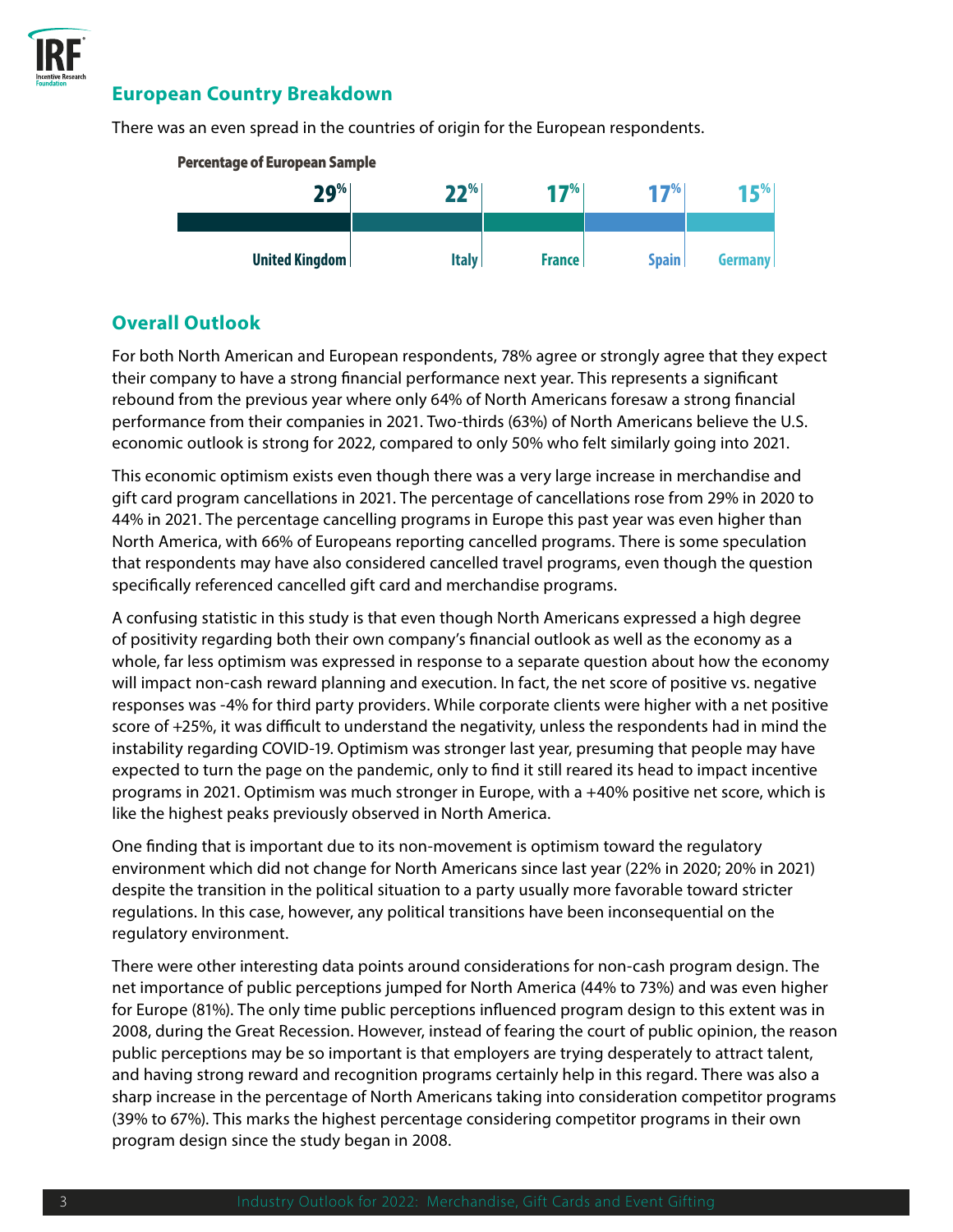

Two final data points should fuel quite a bit of industry optimism. First, respondents stated their intention to dramatically increase budgets across the board next year. Second, they expressed the intention to increase the use of third-party partners in both North America and Europe.



*Budgets are expected to significantly increase across the board for 2022* **North American Budget Net Change**

*In the coming year, do your/your clients generally anticipate the following program elements will increase, decrease, or remain unchanged?*

> *As much as North American budgets seem positioned to increase across the board, European budgets look even stronger.*

#### **North America v. Europe: Outlook for Rewards Budget Net Change**



*In the coming year, do your/your clients generally anticipate the following program elements will increase, decrease, or remain unchanged?*

*After a year of contraction, Involvement by third parties is expected to expand. Budgets for third-party companies are expected to be greater as well.*

#### **North American Outlook for Use of Partners Net Change**



*In the coming year, do your/your clients generally anticipate the following program elements will increase, decrease, or remain unchanged?*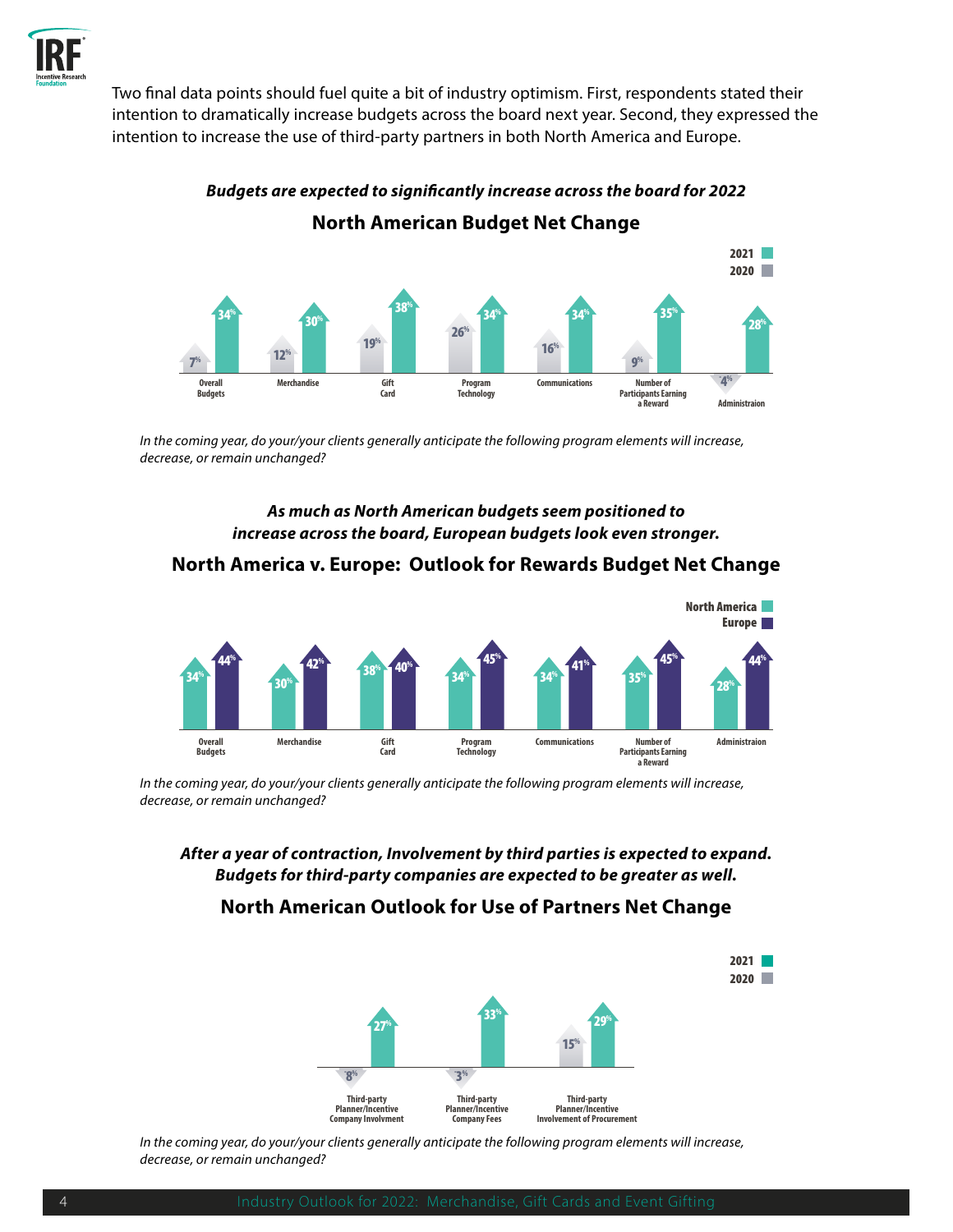

The final data point of relevance is an intention to spend more money per person on non-cash reward and recognition programs. Last year, the reported average spent per person was \$764; this year it has increased to \$806. More importantly, 51% plan to spend more than \$250 per person, where last year only 41% planned to spend more than \$250 on each individual.

#### **Merchandise**

Logoed brand name merchandise, along with clothing and electronics, represent the merchandise categories with the highest prevalence in North America in the 2021 study. Some of the shifts from the previous wave are a result of a sample mix toward a much greater proportion of clients. The merchandise mentioned is very consistent with the goods mentioned in 2020 by clients.



#### **North American Merchandise Prevalence**



*What types of merchandise and gift cards are used within your/your clients' reward and recognition program(s)? Check all that apply.*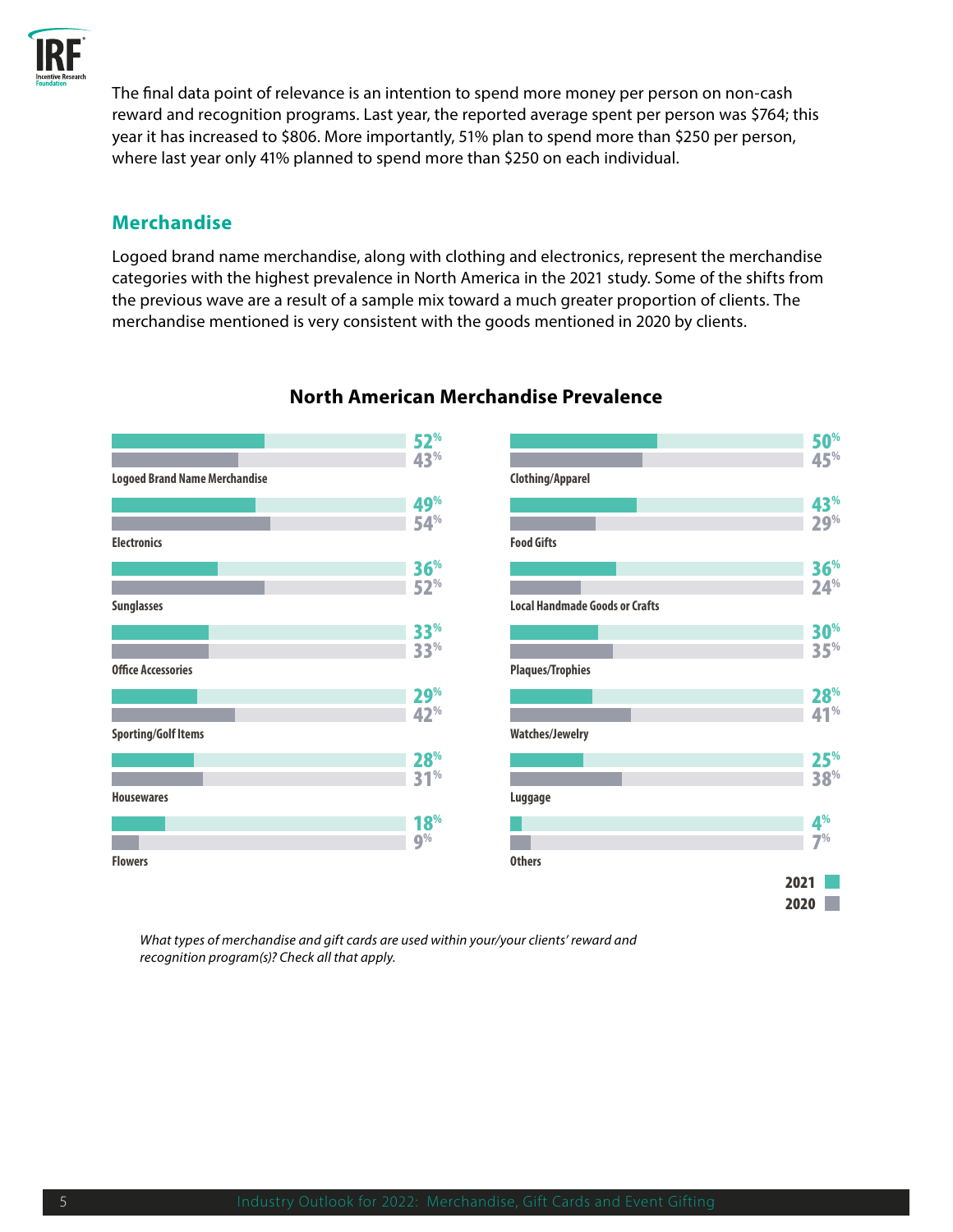

Both North Americans and Europeans are most likely to give electronics and clothing/apparel as merchandise gifts. However, North Americans place a much higher emphasis on logoed brand merchandise, while Europeans are more likely to give office accessories as a gift.

The average value of a merchandise reward is \$152. This is easily within the range for the last three waves of the study that have provided the exact same average amount of \$160. The percentage that spent \$100 or less on merchandise was the same as a year ago, 47%.

#### **Gift Cards**

The use of open-loop and restricted cards declined in 2020. While 2021 open-loop card use was still down quite a bit from 2019 levels, the use of restricted cards rebounded to pre-pandemic use levels. Europeans are much more likely to use restricted use cards and vouchers compared to North Americans.



#### **North American Usage by Gift Card Type**

Incentives professionalsl in Europe and North America frequently use different types of gift cards with similar prevalence to one another. However, there are some exceptions. North Americans are far more likely to give 'big box' retailer cards, as well as coffee cards. Europeans, however, are much more likely to give gift cards for accessories and jewelry, as well as gift cards for beauty products, travel, and grocery.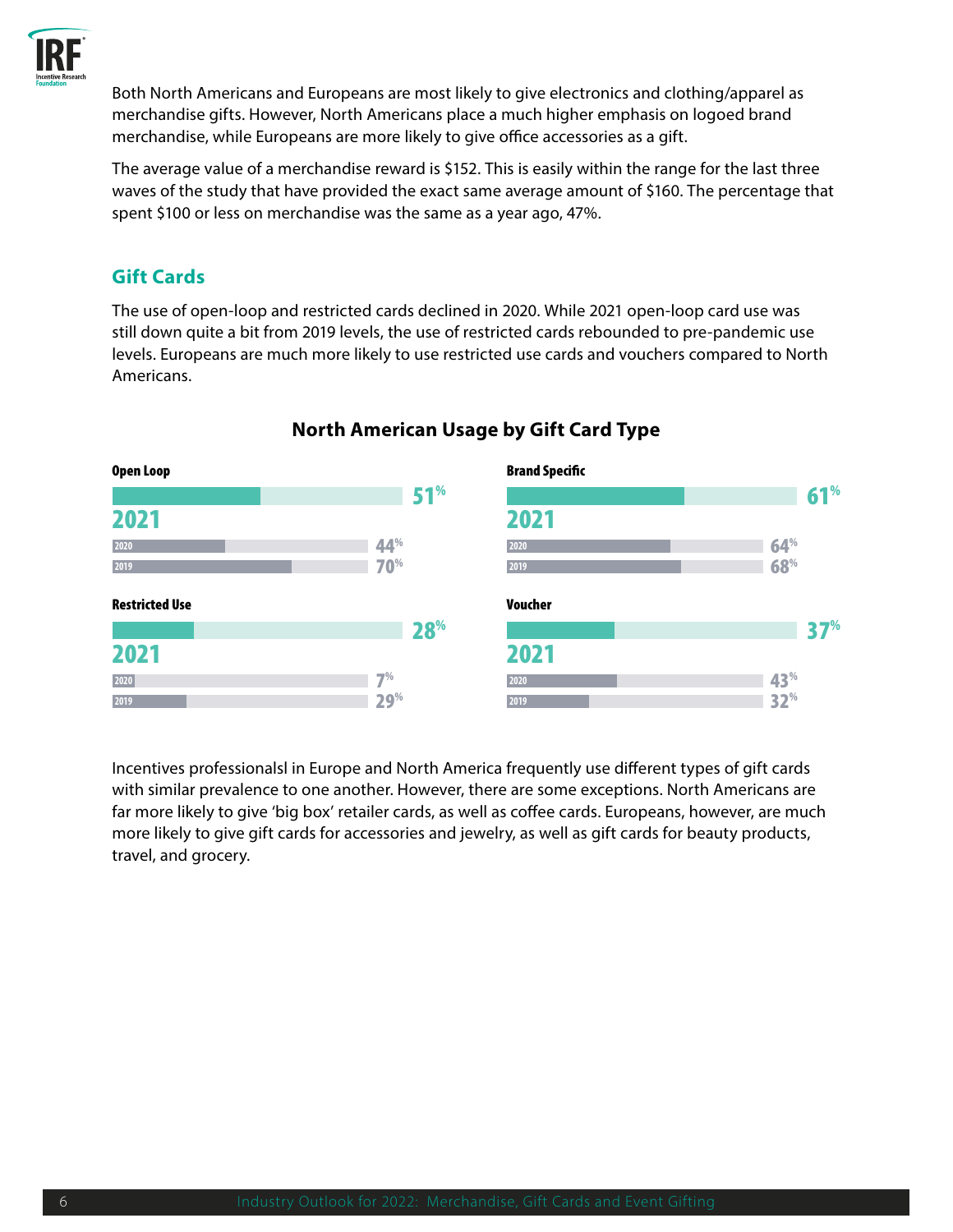

#### **Brand-Specific Gift Card Merchant Types**

|                                     | <b>39%</b>      |                                | 38 <sup>%</sup>      |
|-------------------------------------|-----------------|--------------------------------|----------------------|
|                                     | 45 <sup>%</sup> |                                | 29%                  |
| <b>Exclusively Online Retailers</b> |                 | Coffee                         |                      |
|                                     | <b>39%</b>      |                                | 21 <sup>%</sup>      |
|                                     | 28%             |                                | 22 <sup>%</sup>      |
| <b>General ' Big Box' Stores</b>    |                 | <b>Electronics</b>             |                      |
|                                     | 23 <sup>%</sup> |                                | <b>33%</b>           |
|                                     | 22 <sup>%</sup> |                                | 28 <sup>%</sup>      |
| <b>Sunglasses</b>                   |                 | <b>Department Stores</b>       |                      |
|                                     | <b>29%</b>      |                                | 28 <sup>%</sup>      |
|                                     | <b>29%</b>      |                                | <b>29%</b>           |
| <b>Dining</b>                       |                 | <b>Clothin/Apparel</b>         |                      |
|                                     | 22 <sup>%</sup> |                                | 19 <sup>%</sup>      |
|                                     | 17 <sup>%</sup> |                                | 21 <sup>%</sup>      |
| <b>Home Improvement</b>             |                 | <b>Sporting Goods</b>          |                      |
|                                     | 17 <sup>%</sup> |                                | 20 <sup>%</sup>      |
|                                     | 18 <sup>%</sup> |                                | <b>33%</b>           |
| <b>Music/Movies</b>                 |                 | <b>Accessories and Jewelry</b> |                      |
|                                     | 12 <sup>%</sup> |                                | 11 <sup>%</sup>      |
|                                     | 12 <sup>%</sup> |                                | 11 <sup>%</sup>      |
| Gas                                 |                 | <b>Bookstores</b>              |                      |
|                                     | 8 <sup>%</sup>  |                                | 12 <sup>%</sup>      |
|                                     | 10 <sup>%</sup> |                                | 22 <sup>%</sup>      |
| <b>Drugstore</b>                    |                 | <b>Beauty</b>                  |                      |
|                                     | 17 <sup>%</sup> |                                | 17 <sup>%</sup>      |
|                                     | 25%             |                                | 24%                  |
| <b>Travel</b>                       |                 | Grocery                        |                      |
|                                     | 3 <sup>%</sup>  |                                |                      |
|                                     | 0 <sup>%</sup>  |                                | <b>North America</b> |
| <b>Other</b>                        |                 |                                | <b>Europe</b>        |

*Which best describes the types of merchants selected when your company buys BRANDED gift cards for your non-cash rewards programs?*

The average per person amount spent on gift cards is \$127, which is nearly identical to the previous two-year averages (\$120, \$129). The most common denominations for gift card rewards are \$100, \$50, and \$25. Fifty-eight percent (58%) use gift cards of \$100 or less, down from 79% last year, suggesting people are giving gift cards for higher amounts.

One last interesting data point concerning gift cards is the persistent practice of corporate clients directly purchasing their gift cards through retail outlets, despite the fact there are so many easier ways to source gift cards. Corporate respondents were asked if people in their organizations are visiting local retailers to purchase gift cards for use as employee reward and recognition. The percentage for North Americans has been remarkably consistent. In 2021, 65% indicated this is occurring in their organizations. In 2020, the percentage was 61%, while in the previous two years, the reported percentage was 69%, all within sampling error. Even more surprising was that 82% of Europeans sourced their own gift cards.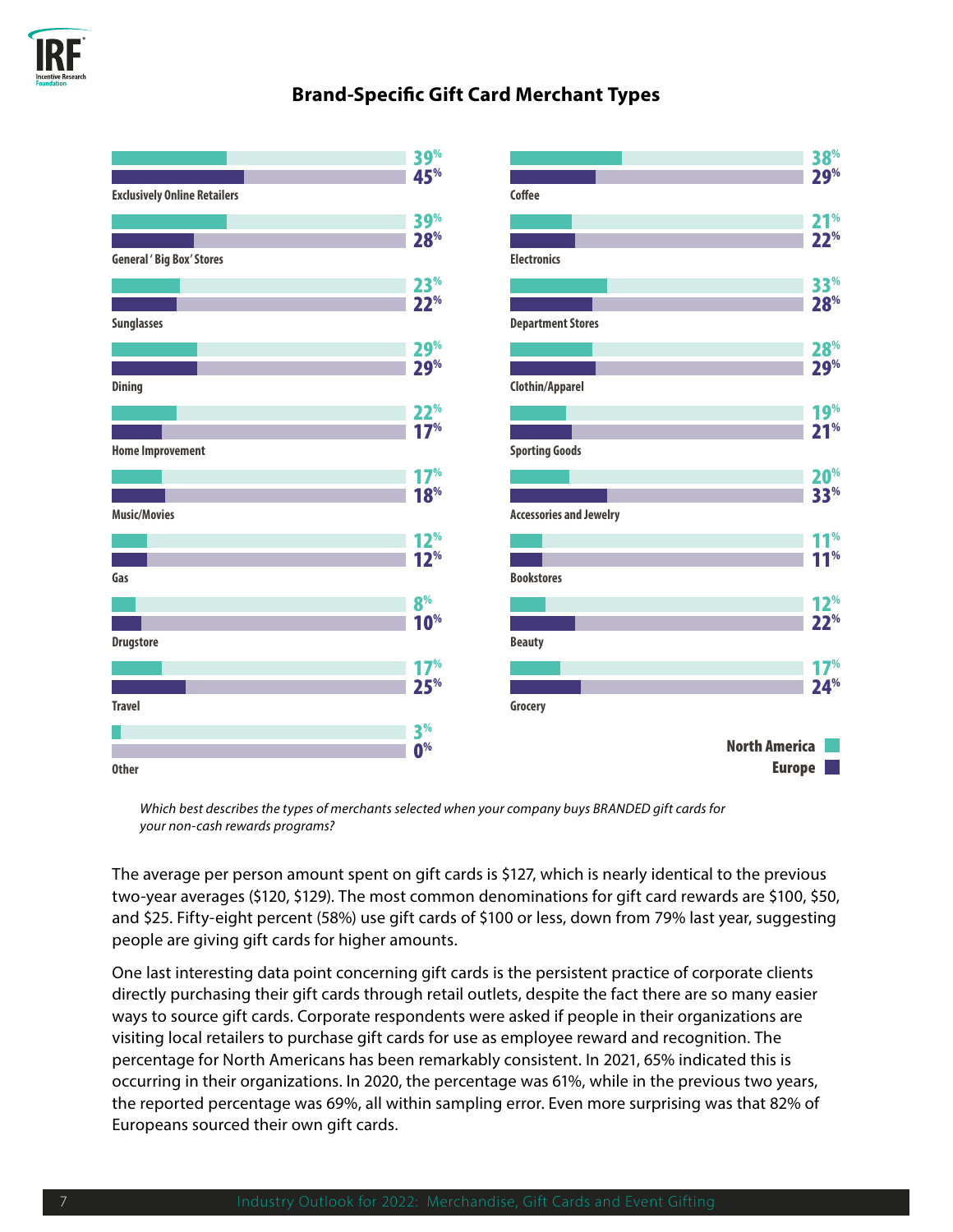

#### **Event Gifting**

For the most part, North American event gifting has remained consistent with 2019 levels, prior to the pandemic. The exceptions are incentive trips, advisory boards, and product launches where event gifting is significantly lower than 2019.



#### **North American Event Gifting – Meeting Types**

*For what types of meetings and events are you/your clients using attendee gifts? Select all that apply.*

There are differences between North America and Europe in the way gift events are used. The biggest difference is that only 29% of Europeans use event gifts for incentive trips. European respondents indicated that they use event gifts significantly less for conferences and tradeshows, but they use event gifts more for product launches.

### **North American Gifting: Gift Types**



*Which gift types do you/your clients use as part of your/your clients' meeting/event gifting? Select all that apply.*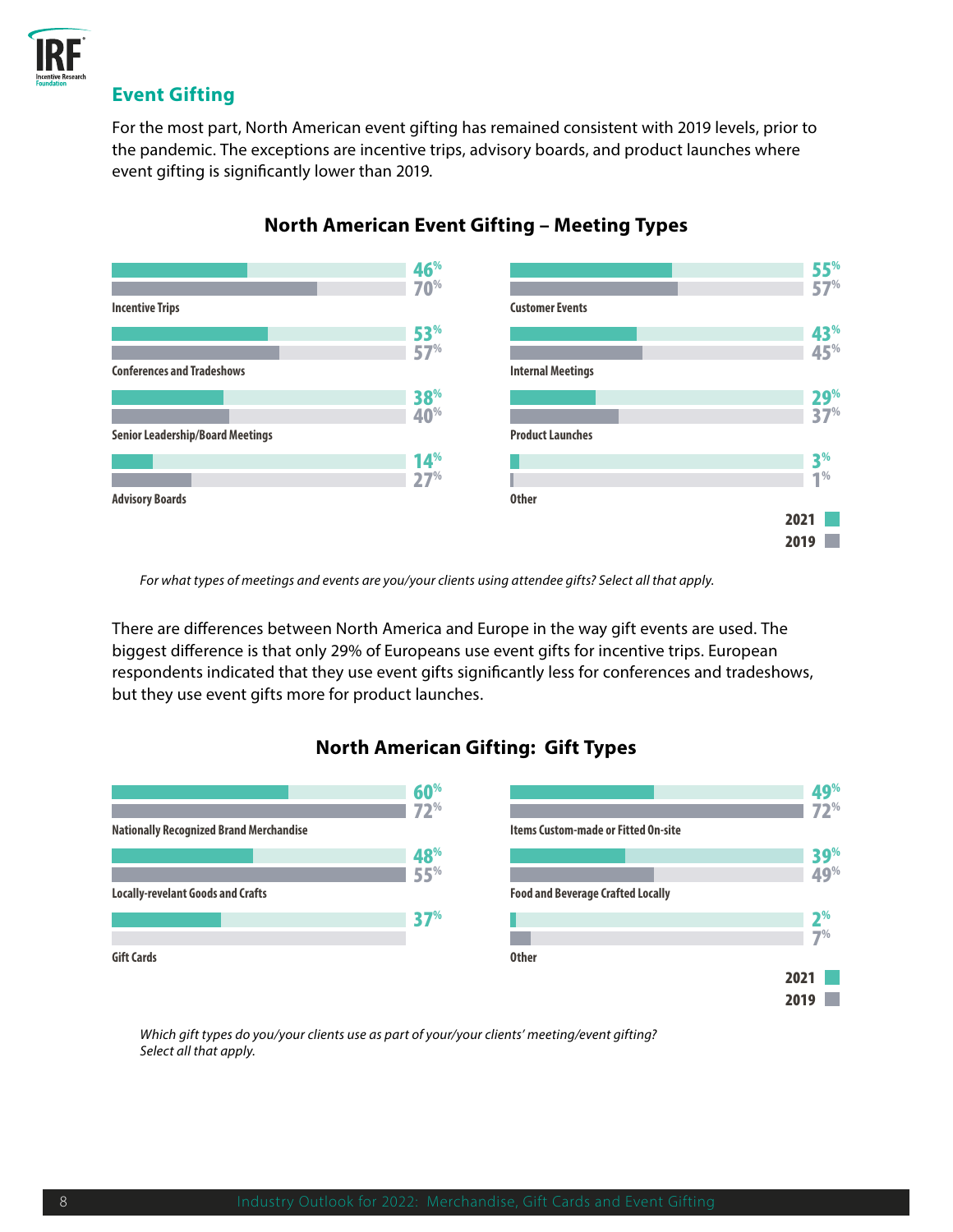

The prevalence of items custom-made or fitted on-site decreased dramatically from 72% to 49%, offsetting an increase from 2018 to 2019 (59% to 72%.) A new category, gift cards, received 37% mention, nearly as high as local food and beverage (39%). Europeans are most likely to give locally relevant goods and crafts as gifts, and less likely to give nationally recognized brand merchandise and gift cards, compared to North Americans. Sponsorships of event gifts seems to be declining around merchandise donations, going down from 25% in 2019 to 14% in 2021. Europeans do much better at getting sponsorship fees and discounts to pay for event gifts.

In North America, 77% of respondents indicated they allow brand representatives to engage with attendees. It is a near-universal practice in Europe, with 90% allowing this interaction.

The biggest shift in sourcing in North America since 2019 is a significant reduction in the purchases made through corporate sales. In 2019, corporate sales were easily the most common source of purchasing event gifts. In 2021, corporate sales have fallen behind online retailers as the primary purchase source. Compared to North Americans, Europeans are much more likely to purchase event gifts from online retailers and event sponsors. North Americans are more likely to purchase from destination management companies and corporate sales.

## *The amount spent on event gifts has fallen across the board*  **Event Gifting: 2019 v. 2021**

| 2019              |                     | 2021                 |                   |                     |                      |
|-------------------|---------------------|----------------------|-------------------|---------------------|----------------------|
| <b>RECIPIENTS</b> | <b>MEDIAN SPEND</b> | <b>AVERAGE SPEND</b> | <b>RECIPIENTS</b> | <b>MEDIAN SPEND</b> | <b>AVERAGE SPEND</b> |
| <b>Attendees</b>  | \$100               | \$213                | <b>Attendees</b>  | \$50                | \$96                 |
| <b>Speakers</b>   | \$100               | \$171                | <b>Speakers</b>   | \$50                | \$88                 |
| <b>VIPs</b>       | \$150               | \$258                | <b>VIPs</b>       | \$75.50             | \$125                |

Given that organizations are trying to re-engage attendees in meeting activity, it is surprising that spending on event gifts has declined to such an extent. The good news is that event gift budgets are projected to increase significantly in 2022, particularly in Europe.



#### **Projected Net Increases in Event Gifting Budget**

*In the coming year, do your/your clients generally anticipate the following program elements will increase, decrease, or remain unchanged?*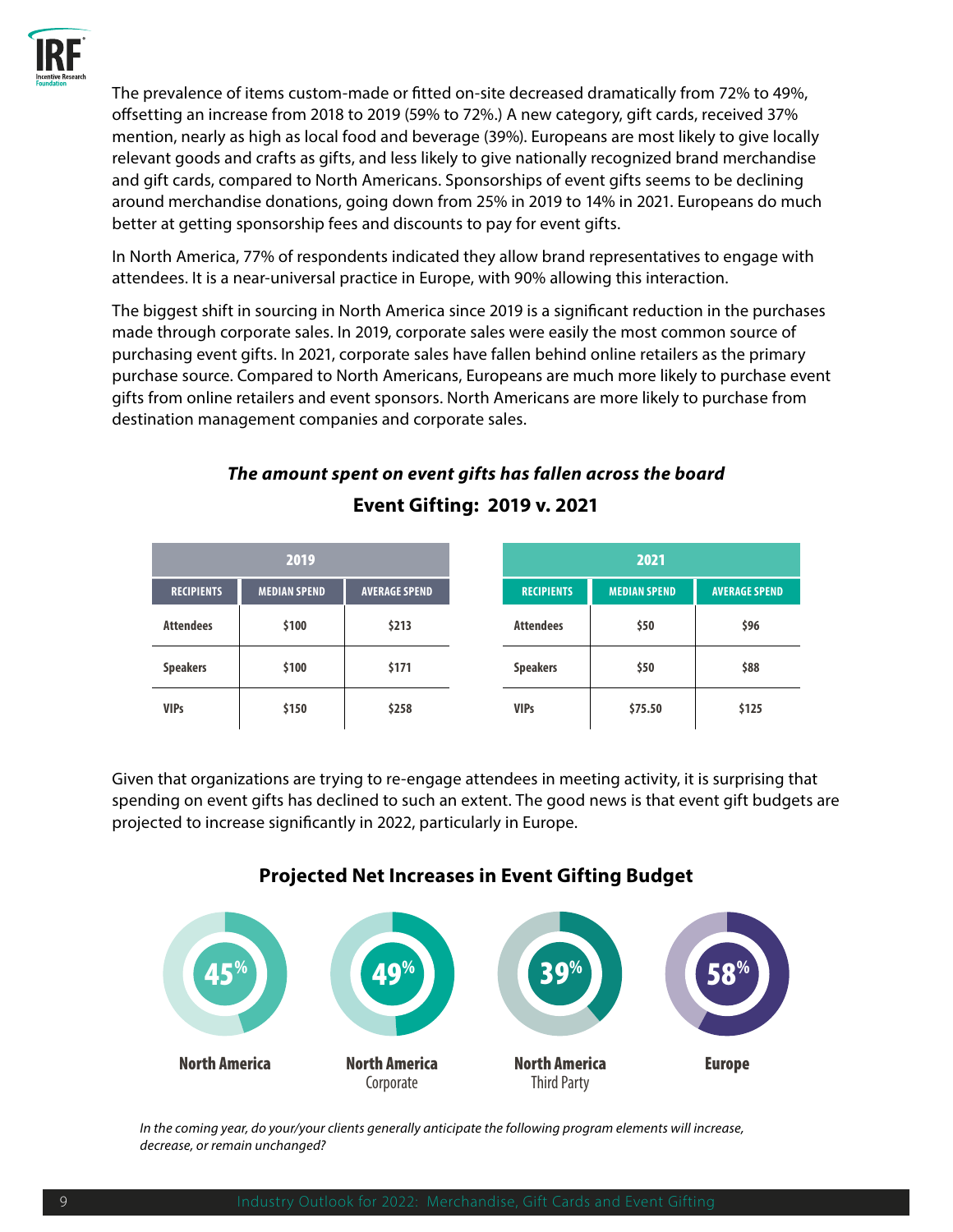

#### **Concluding Observations**

While 2021 did not represent the complete return to normalcy for which everyone hoped, there were signs of progress that were then often hindered by speedbumps. The uncertainty around the travel industry made program planning and design a guessing game in some respects. Signs for 2022 are encouraging, as we see that spend has started to shift away from gift cards back to travel. Budgets for 2022 appear to be increasing, as is the intent to use incentive partners. Spending for event gifting is expected to increase. The future remains unpredictable, but the desire to invest in incentives has never waned. The industry and its customers are simply waiting for things to settle before they completely embrace an optimistic perspective.

#### **Thank You**

The IRF thanks the following organizations for supporting this report by distributing the survey:

*Incentive Marketing Association Maui Jim*